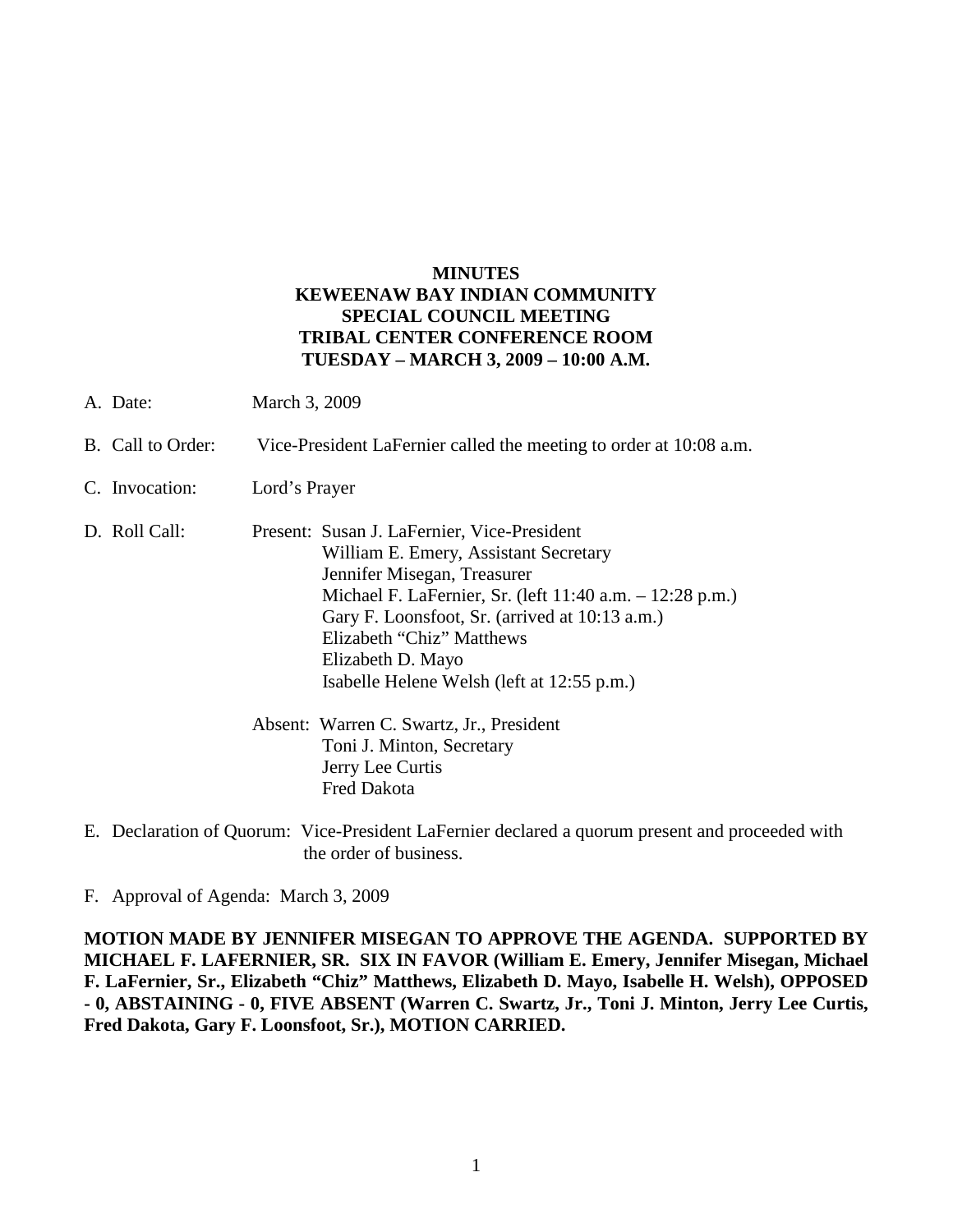## G. Closed Session:

- 1. Francis LaPointe, CFO/Sarah Smith, Assistant CEO/Dawn Richards
- 2. Larry Denomie III, CEO
- 3. Jennifer Misegan, Treasurer Donations
- 4. Susan LaFernier, Vice-President

**MOTION MADE BY WILLIAM E. EMERY TO GO INTO CLOSED SESSION AT 10:10 A.M. SUPPORTED BY MICHAEL F. LAFERNIER, SR. FIVE IN FAVOR (William E. Emery, Jennifer Misegan, Michael F. LaFernier, Sr., Elizabeth "Chiz" Matthews, Isabelle H. Welsh), ONE OPPOSED (Elizabeth D. Mayo), ABSTAINING - 0, FIVE ABSENT (Warren C. Swartz, Jr., Toni J. Minton, Jerry Lee Curtis, Fred Dakota, Gary F. Loonsfoot, Sr.), MOTION CARRIED.**

**Gary Loonsfoot, Sr. arrived at 10:13 a.m.**

**Break: 11:40 – 11:55 a.m.**

**Mike LaFernier, Sr. left 11:40 a.m. – 12:28 p.m.**

**Isabelle H. Welsh left at 12:55 p.m.**

**MOTION MADE BY WILLIAM E. EMERY TO GO INTO OPEN SESSION AT 1:53 P.M. SUPPORTED BY MICHAEL F. LAFERNIER, SR. SIX IN FAVOR (William E. Emery, Jennifer Misegan, Michael F. LaFernier, Sr., Gary F. Loonsfoot, Sr., Elizabeth "Chiz" Matthews, Elizabeth D. Mayo), OPPOSED - 0, ABSTAINING - 0, FIVE ABSENT (Warren C. Swartz, Jr., Toni J. Minton, Jerry Lee Curtis, Fred Dakota, Isabelle H. Welsh), MOTION CARRIED.**

February 2009 Donations-

**MOTION MADE BY WILLIAM E. EMERY TO APPROVE THE FEBRUARY 2009 DONATIONS IN THE AMOUNT OF \$3,887.00 AS THE FOLLOWING, NMU NATIVE AMERICAN STUDENT ASSOCIATION FOR \$1,537.00, BHK FOR \$100.00, DEBBIE STABENOW FOR \$1,000.00, BARAGA BASH 2009 FOR \$500.00, L'ANSE SENIOR LOCK-IN 2009 FOR \$500.00 AND THE SUPERIOR AMERICORPS FOR \$250.00. SUPPORTED BY ELIZABETH D. MAYO. FIVE IN FAVOR (William E. Emery, Michael F. LaFernier, Sr., Gary F. Loonsfoot, Sr., Elizabeth "Chiz" Matthews, Elizabeth D. Mayo), ONE OPPOSED (Jennifer Misegan), ABSTAINING - 0, FIVE ABSENT (Warren C. Swartz, Jr., Toni J. Minton, Jerry Lee Curtis, Fred Dakota, Isabelle H. Welsh), MOTION CARRIED.**

Jennifer Misegan stated her opposition: She would have liked to seen more money for the L'Anse Senior Lock-In 2009 as the Tribe has donated the Pressbox to Baraga in prior years.